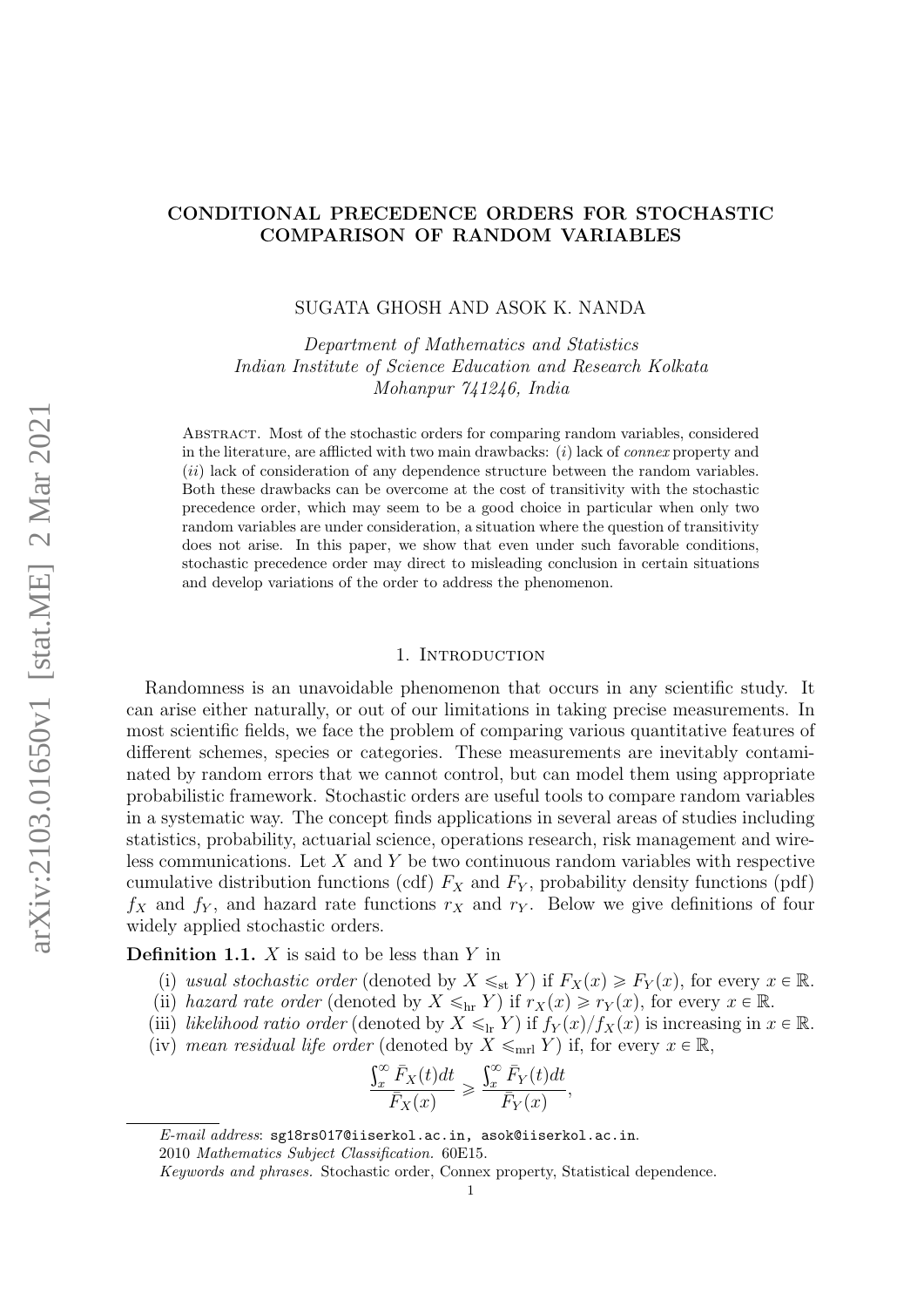## 2 CONDITIONAL PRECEDENCE ORDERS

where  $\bar{F}_X(t) = 1 - F_X(t)$  and  $\bar{F}_Y(t) = 1 - F_Y(t)$ , for every  $t \in \mathbb{R}$ .

For more details on various stochastic orders, we refer to Muller & Stoyan [\[6\]](#page-9-0) and Shaked & Shanthikumar [\[7\]](#page-9-1). One can immediately check that the stochastic orders, defined above, are all partial orders. Also, it can be verified that likelihood ratio order implies hazard rate order, which in turn implies both usual stochastic order and mean residual life order. However, these stochastic orders lack two crucial aspects which one may expect from a valid ordering procedure for random variables.

- (1) The *connex* property, i.e. given two random variables  $X$  and  $Y$  it may happen that none of  $X \leq_{A} Y$  and  $Y \leq_{A} X$  hold, where A is any partial stochastic order.
- (2) The orders do not consider any possible dependence structure between the random variables involved. The reason behind this limitation is that these orders are defined based on respective marginal distributions of the random variables. Hence, any dependence structure, encoded in the joint distribution gets lost.

The first problem can be solved by upgrading to total orders, which unfortunately comes with the cost of throwing away most of the information available in the marginal distributions. An example of such order in the *mean order*, defined as follows.

**Definition 1.2.** Let X and Y be two random variables with finite mean, i.e.  $E|X| < \infty$ and  $E[Y] < \infty$ . Then, X is said to be less than Y in mean order (denoted by  $X \leq_{\text{mean}} Y$ ) if  $E(X) \le E(Y)$ .

This order still does not capture any possible dependence between  $X$  and  $Y$ . Arcones et al. [\[1\]](#page-8-0) introduced the following stochastic order, that satisfies the connex property and captures dependence between the random variables in a certain way, at the cost of giving up the transitivity property.

<span id="page-1-0"></span>**Definition 1.3.** X is said to be less than Y in *stochastic precedence order* (denoted by  $X \leq_{\text{sp}} Y$  if  $P(X \leq Y) \geq 1/2$ .

Note that X is said to be equal to Y in stochastic order A (denoted by  $X = A$  Y) if  $X \leq_A Y$  and  $Y \leq_A X$ , where A can be any valid stochastic order, such as the ones defined above. The analysis of the quantity  $P(X \leq Y)$ , which quantifies the dominance of Y over X, was first considered in Birnbaum  $[2]$ . It has extensive applications in stress-strength analysis (see Kotz et al. [\[5\]](#page-9-2) for more details). When X and Y are independent, usual stochastic order implies stochastic precedence order. The lack of transitivity becomes crucial when more than two random variables are involved in the problem of stochastic comparison. However, this issue does not arise in the problem of comparing only two random variables. So, it may seem that, in a problem of stochastic comparison of two random variables, stochastic precedence order is the best option available, in the sense that it enjoys the desirable connex property and uses the joint distribution of  $X$  and  $Y$  (instead of only the respective marginal distributions), thereby takes into account any underlying dependence structure. However, the next example, although somewhat contrived, refutes this intuition.

<span id="page-1-1"></span>Example 1.4. Consider a simple gambling scenario where a gambler has to choose between two schemes. If he chooses scheme A, then a biased coin with probability of head 0.6 is tossed. If head comes up, then the gambler wins 1000 points, whereas if tail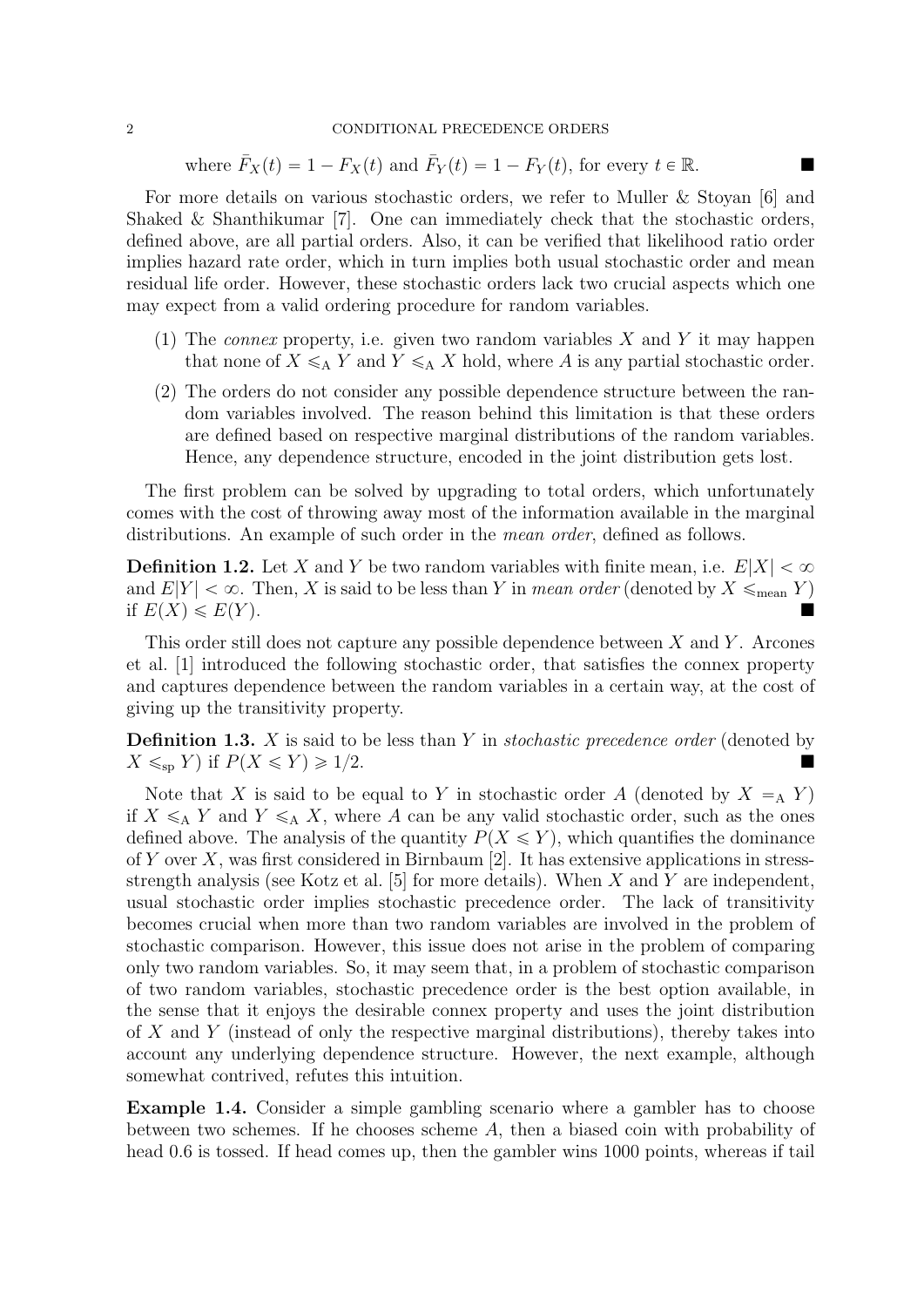comes up, then he returns empty-handed. If he chooses scheme  $B$ , then he wins 999 points irrespective of the outcome of the toss of the above mentioned coined.

| $\downarrow$ Outcome / Scheme $\rightarrow$ |      |       |
|---------------------------------------------|------|-------|
| Head (probability $0.6$ )                   | 1000 | 999   |
| Tail (probability $0.4$ )                   |      | -999- |

Let X and Y respectively denote the random variable that denote points earned by the gambler if he opts for scheme  $A$  and scheme  $B$ . We intend to stochastically compare X and Y. Before we employ any stochastic order, we note that it is always sensible to go for scheme  $B$  with guaranteed profit, instead of opting scheme  $A$  where one faces the risk of winning nothing for only a single more point to earn. A valid stochastic order should reflect this. Now, it is easy to check that the respective cdfs of X and Y cross each other and hence the partial orders are of no help in this situation. Turning to stochastic precedence order, we see that  $P(Y \leq X) = 0.6$  and hence  $Y \leq_{\text{sp}} X$ , prompting one to choose scheme A that contradicts common sense. Turning to mean order, we see that  $E(X) = 600$  and  $E(Y) = 999$ . Thus  $X \leq_{\text{mean}} Y$ , which agrees on the sensible conclusion. The example clearly shows that a gambler, armed with stochastic precedence order only, may run into trouble in the setup described above.

There are two principal ways of comparing two random variables  $X$  and  $Y$ . One way is to compare them through the original probability space  $(\Omega, \mathscr{F}, P)$  that they are defined on. The other way is through their distributions based on the derived probability spaces  $(\mathbb{R}, \mathscr{B}, P_X)$  and  $(\mathbb{R}, \mathscr{B}, P_Y)$ , induced by the random variables. Observe that there are two main aspects of the comparative behavior of two random variables when we compare them based on the original probability space. One is the region of the sample space where  $X \leq Y$ , i.e.  $\{\omega \in \Omega : X(\omega) \leq Y(\omega)\}\)$ . The probability measure of this region can be thought of as a measure of dominance of  $Y$  over  $X$  and forms the basis of stochastic precedence order. The other aspect is the difference between  $X(\omega)$  and  $Y(\omega)$  at a sample point  $\omega \in \Omega$ . The mean order is entirely dependent on the sign of the difference  $E(X) - E(Y)$ , which can be written as

$$
\int_{\Omega} \{X(\omega) - Y(\omega)\} \ dP(\omega).
$$

Clearly, this quantity is a probabilistic accumulation of the difference between X and Y over the entire sample space, not just any specific sub-region inside it. Thus, the stochastic precedence order and the mean order stand as the purest representations of the two aspects described above in the sense that they consider only one aspect and completely ignores the other. In the next two sections, we introduce two stochastic orders that use both these aspects to come to a conclusion on preferring one random variable over the other. We shall show that there are situations when these new orders can provide better choices than traditional stochastic orders that employ a far limited information about the random variables.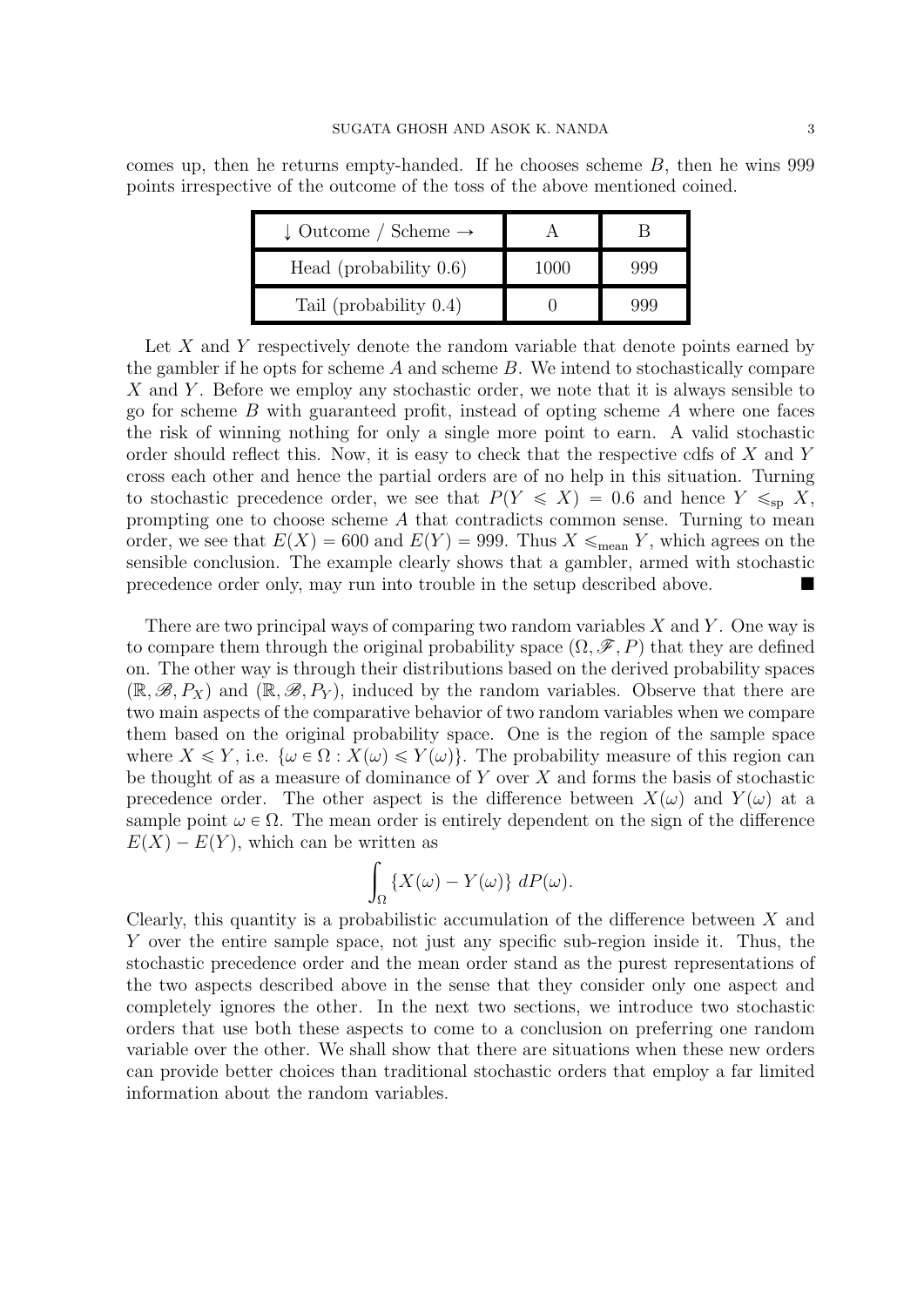#### 4 CONDITIONAL PRECEDENCE ORDERS

## 2. CONDITIONAL  $\mathcal{L}_1$  precedence order

The problem with stochastic precedence order is that it involves the joint distribution only through the quantity  $P(X \leq Y)$ , which is only a tiny bit of information derived from the joint distribution. In fact, for a given sample point  $\omega \in \Omega$ , [Definition 1.3](#page-1-0) only considers whether  $X(\omega) \leq Y(\omega)$  or not, and remains completely ignorant of the quantity  $|X(\omega) - Y(\omega)|$ . In this section, we develop a stochastic order that takes this difference into consideration.

The general approach is to consider an appropriate statistical distance between two random variables  $X$  and  $Y$  and partition the measure into two parts, one corresponding to the event  $X < Y$  and the other corresponding to the event  $X > Y$  (the event  $X = Y$ does not contribute to any valid distance between  $X$  and  $Y$ ). The stochastic orders considered in this work are constructed on the basis of comparison of these two terms, in terms of their contribution to the sum. If the first term is bigger (resp. smaller) than the second, we take it as an indication that  $X$  is smaller (resp. larger) than  $Y$ . If the two terms are equal, then we consider the two random variables equal in order. First we consider the following distance.

$$
\mathcal{L}_1(X,Y) = E(|X - Y|).
$$

Let us assume that  $\mathcal{L}_1(X, Y) < \infty$ , which is guaranteed if both the random variables have finite first order moments. Observe that

$$
\mathcal{L}_1(X,Y) = E(Y - X|X < Y) P(X < Y) + E(X - Y|X > Y) P(X > Y).
$$

This partition forms the basis of the following stochastic order.

<span id="page-3-0"></span>**Definition 2.1.** X is said to be less than Y in *conditional*  $\mathcal{L}_1$  precedence order (denoted by  $X \leq_{\text{cp-}\mathcal{L}_1} Y$  if

<span id="page-3-1"></span>
$$
E(Y - X|X < Y) P(X < Y) \ge E(X - Y|X > Y) P(X > Y).
$$
 (2.1)

X and Y are said to be equal in conditional  $\mathcal{L}_1$  precedence order (denoted by  $X =_{cp-\mathcal{L}_1}$ Y) if  $X \leq_{\text{cp-}\mathcal{L}_1} Y$  and  $Y \leq_{\text{cp-}\mathcal{L}_1} X$ . Note that if  $\mathcal{L}_1(X, Y) > 0$ , then [\(2.1\)](#page-3-0) can be equivalently written as

$$
{E(|X - Y|)}^{-1} E(Y - X|X < Y) P(X < Y) \ge 1/2.
$$

In [Example 1.4,](#page-1-1) we have  $E(Y - X|X < Y) P(X < Y) = 999 \times 0.4 = 399.6$  and  $E(X - Y|X > Y) P(X > Y) = 1 \times 0.6 = 0.6$ . Thus  $X \leq_{\text{cp-}L_1} Y$ , which agrees on the sensible conclusion and disagrees on the conclusion drawn from stochastic precedence order. What it succeeds in incorporating (and stochastic precedence order fails to capture) is that even though the event  $X > Y$  occurs with a high probability, the difference between X and Y is extremely small, making its contribution to  $\mathcal{L}_1(X, Y)$ almost negligible. On the other hand, despite the fact that the event  $X < Y$  occurs with low probability, the difference between  $X$  and  $Y$  is so huge in this event that it constitutes almost the entirety ( $\approx 99.8\%$ ) of  $\mathcal{L}_1(X, Y)$ . Interestingly, the next result shows that the conditional  $\mathcal{L}_1$  precedence order coincides with the mean order if the random variables under consideration are independent.

**Theorem 2.2.** Let X and Y be independent random variables. Then  $X \leq_{\text{cp-}L_1} Y$  if and only if  $E(X) \leq E(Y)$ .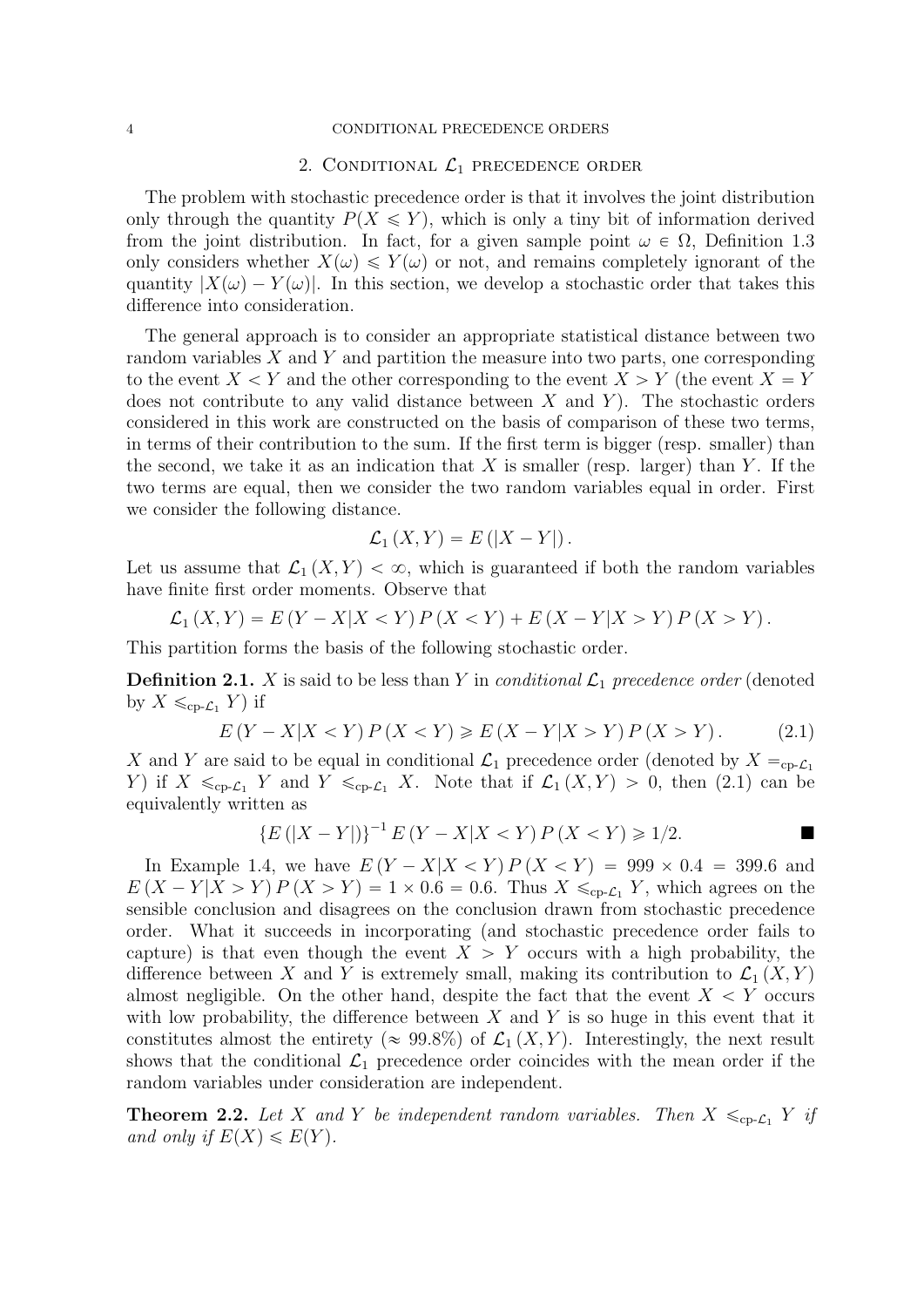*Proof.* We prove the case when  $X$  and  $Y$  are continuous. If the random variables are discrete, then the proof is similar. Let us denote the respective cdfs of X and Y by  $F_X$ and  $F_Y$ . By hypothesis, X and Y are independent. Then

$$
E(Y - X|X < Y) P(X < Y)
$$
  
= 
$$
\int_{x < y} (y - x) dF_X(x) dF_Y(y)
$$
  
= 
$$
\int_{-\infty}^{\infty} \int_{-\infty}^{y} y dF_X(x) dF_Y(y) - \int_{-\infty}^{\infty} \int_{x}^{\infty} x dF_X(x) dF_Y(y)
$$
  
= 
$$
\int_{-\infty}^{\infty} y F_X(y) dF_Y(y) - \int_{-\infty}^{\infty} x (1 - F_Y(x)) dF_X(x)
$$
  
= 
$$
\int_{-\infty}^{\infty} x \{F_X(x) dF_Y(x) + F_Y(x) dF_X(x)\} - \int_{-\infty}^{\infty} x dF_X(x)
$$
  
= 
$$
\int_{-\infty}^{\infty} x d(F_X(x) F_Y(x)) - E(X).
$$

Similarly, we compute that

$$
E(X - Y|X > Y) P(X > Y) = \int_{-\infty}^{\infty} x d(F_X(x) F_Y(x)) - E(Y).
$$

The proof now follows from the observation that  $E(Y - X|X \lt Y) P(X \lt Y) \ge$  $E(X - Y | X > Y) P(X > Y)$  if and only if  $E(X) \le E(Y)$ .

Despite the equivalence under independence, the conditional  $\mathcal{L}_1$  precedence order clearly improves upon the mean order when the random variables are not independent, by considering their dependence structure. The next result shows how the order behaves when the random variables go through identical location-scale transformations. The proof is straightforward and hence omitted.

**Theorem 2.3.** Let X and Y be two random variables and let  $a \in \mathbb{R}$ . Also assume that  $X \leq_{\text{cp-}\mathcal{L}_1} Y$ . Then  $a + bX \leq_{\text{cp-}\mathcal{L}_1} a + bY$  if  $b > 0$  and  $a + bY \leq_{\text{cp-}\mathcal{L}_1} a + bX$  if  $b < 0$ .

In particular, the conditional  $\mathcal{L}_1$  precedence order is reversed under taking negation of the random variables. Note that this result cannot be strengthened to the more general case of monotone transformations, as demonstrated in the following example.

**Example 2.4.** Let us consider any nondecreasing function  $\phi : \mathbb{R} \to \mathbb{R}$  satisfying  $\phi(0) =$ 0,  $\phi(999) = 1$  and  $\phi(1000) = 1000$ . In the setup of [Example 1.4,](#page-1-1) let the new profits of the gamblers, betting in scheme A and scheme B respectively, be  $\phi(X)$  and  $\phi(Y)$ . The gambling procedure is tabulated as below.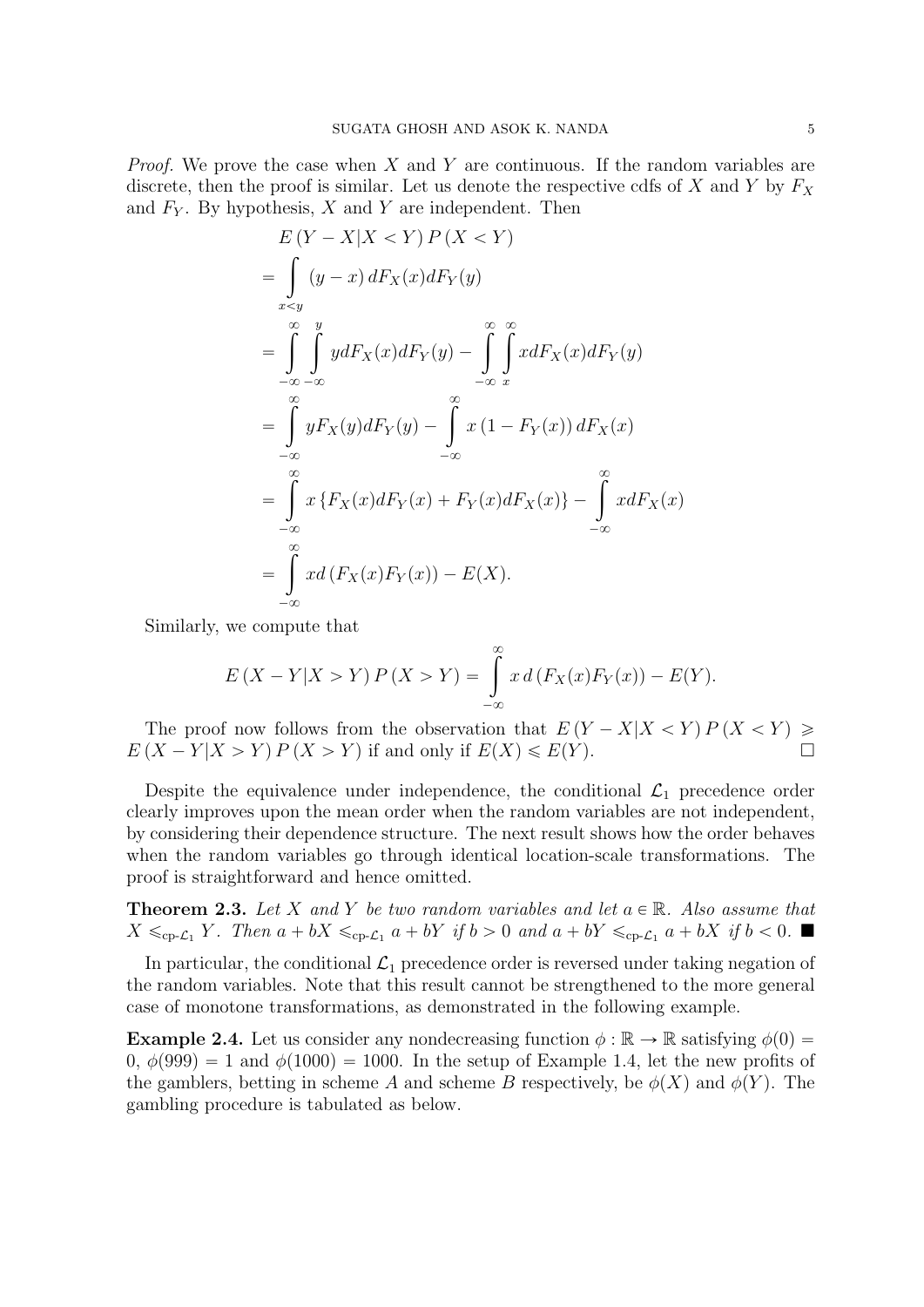| $\downarrow$ Outcome / Scheme $\rightarrow$ |      |  |
|---------------------------------------------|------|--|
| Head (probability $0.6$ )                   | 1000 |  |
| Tail (probability $0.4$ )                   |      |  |

Now it is easy to verify that  $\phi(Y) \leq_{\text{cp-}L_1} \phi(X)$ , even though  $X \leq_{\text{cp-}L_1} Y$ .

## 3. CONDITIONAL  $K^*$  PRECEDENCE ORDER

Observe that if  $E(|X - Y|)$  is infinite, then it is possible that both sides of the inequality [\(2.1\)](#page-3-1) are infinite. In such a scenario, it is difficult to choose one random variable over the other. The only choices for a practitioner, using conditional  $\mathcal{L}_1$  precedence order, are to either declare X and Y to be equal in order or deem the conditional  $\mathcal{L}_1$ precedence order inconclusive in this situation.

Also observe that conditional  $\mathcal{L}_1$  precedence order imposes great importance on the absolute difference between the random variables, which makes it a better choice than stochastic precedence order when  $X - Y$  may take extreme values at one side of 0 (even with small probability), while taking relatively small values at the other side. On the other hand stochastic precedence order completely ignores this aspect except only the sign of  $X - Y$ . In practice, however, one may want to strike a balance between the two. The need of such a balancing order is demonstrated in the next example.

<span id="page-5-0"></span>Example 3.1. Consider the same gambling scenario as in [Example 1.4,](#page-1-1) with an even more biased coin having probability of head 0.9. Also the gambler who opts for scheme A, in case head turns up, is awarded much more points than that in [Example 1.4.](#page-1-1) The new deal is summarized as follows.

| $\downarrow$ Outcome / Scheme $\rightarrow$ |     |
|---------------------------------------------|-----|
| Head (probability $0.9$ )                   | yyy |
| Tail (probability $0.1$ )                   |     |

Let X and Y respectively denote the points earned by the gambler if he opts for scheme  $A$  and scheme  $B$ . This time the conclusion out of common sense is not as obvious as in the previous example. One can still walk away with 999 points by choosing the safe scheme  $B$ . But as both the probability of head and the profit in scheme  $A$  if head occurs go significantly higher, one is tempted to go for the risky scheme  $A$ . If we take the way of stochastic precedence order, i.e. make a decision based on the probability  $P(X \leq Y)$ , then the favor for scheme  $A$  is overwhelmingly high. It can be easily verified that mean order retains its stance on favoring scheme  $B$ , as does conditional  $\mathcal{L}_1$  precedence order. However, one may choose to refrain from acting based on the probabilities only, at the same time choosing not to give the realized values of  $X - Y$  too much importance. In such a scenario, difference between the random variables maybe scaled down before being considered in the decision making process.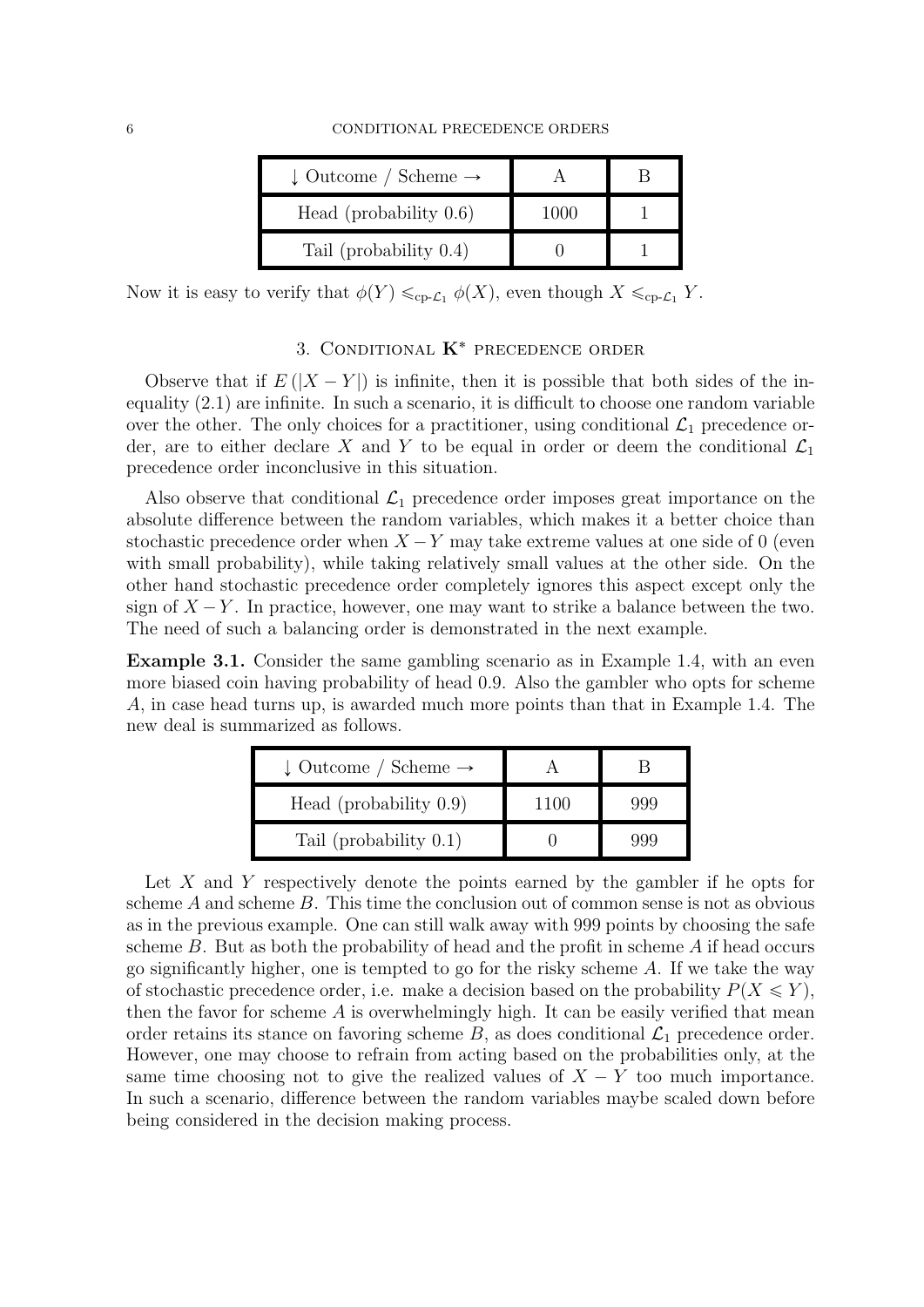To construct a stochastic order that ensures a conclusion for any pair of random variables, as well as scales down the effect of the difference between their realized values, we consider the  $Ky$  Fan metric, given by ˆ ˙

$$
\mathbf{K}^* (X,Y) = E\left(\frac{|X-Y|}{1+|X-Y|}\right).
$$

It is well-known that this metric metrizes convergence in probability on the space of real-valued random variables (see Dudley [\[4,](#page-9-3) Theorem 3.5]). Also, it is clear from the definition that this metric can take values only in  $[0, 1)$ . Consider the following partition, which motivates the next definition. ˙ ˙

$$
\mathbf{K}^* \left( X, Y \right) = E \left( \frac{Y - X}{1 + Y - X} \middle| X < Y \right) P \left( X < Y \right) + E \left( \frac{X - Y}{1 + X - Y} \middle| X > Y \right) P \left( X > Y \right).
$$

<span id="page-6-0"></span>**Definition 3.2.** X is said to be less than Y in *conditional*  $\mathbf{K}^*$  precedence order (denoted by  $X \leq_{\text{cp-}{\mathbf K}^*} Y$  if ˙ ˆ ˙

$$
E\left(\frac{Y-X}{1+Y-X}\bigg|X < Y\right)P\left(X < Y\right) \ge E\left(\frac{X-Y}{1+X-Y}\bigg|X > Y\right)P\left(X > Y\right). \tag{3.1}
$$

X and Y are said to be equal in conditional  $\mathbf{K}^*$  precedence order (denoted by  $X =_{\text{cp-}\mathbf{K}^*}$ Y) if  $X \leq_{\text{cp-}K^*} Y$  and  $Y \leq_{\text{cp-}K^*} X$ . Note that if  $\mathbf{K}^*(X, Y) > 0$ , then [\(3.2\)](#page-6-0) can be equivalently written as ˆ ˙

$$
\left\{ E\left(\frac{|X-Y|}{1+|X-Y|}\right) \right\}^{-1} E\left(\frac{Y-X}{1+Y-X}\middle| X < Y\right) P\left(X < Y\right) \geq 1/2.
$$

In [Example 1.4,](#page-1-1) we have

$$
E\left(\frac{Y-X}{1+Y-X}\middle|X < Y\right)P\left(X < Y\right) = 0.3996
$$

and

$$
E\left(\frac{X-Y}{1+X-Y}\middle|X>Y\right)P\left(X>Y\right) = 0.3.
$$

Hence  $X \leq_{\text{cp-}K^*} Y$ , which contradicts stochastic precedence order and agrees on the sensible conclusion. However, in [Example 3.1,](#page-5-0) we compute

$$
E\left(\frac{Y-X}{1+Y-X}\middle|X < Y\right)P\left(X < Y\right) = 0.0999
$$
\n
$$
\left(\begin{array}{c|c} X-Y & \downarrow \end{array}\right)
$$

and

$$
E\left(\frac{X - Y}{1 + X - Y}\middle| X > Y\right) P(X > Y) = 0.8912.
$$

Thus in this case, conditional  $K^*$  precedence order contradicts both mean order and conditional  $\mathcal{L}_1$  precedence order, giving an overwhelming preference on X over Y, leading the gambler to a risky strategy with 90% chance of great profit and 10% chance of catastrophic loss.

Remark. The reason behind the contradiction between conditional  $\mathcal{L}_1$  precedence order and conditional  $K^*$  precedence order in certain situations is that  $K^*$  distance uses the scaled version  $|x-y|/(1+|x-y|)$  instead of the usual distance  $|x-y|$ . Since  $\mathbf{K}^*$ distance is bounded in  $[0, 1)$ , it undermines the effect of huge differences, which may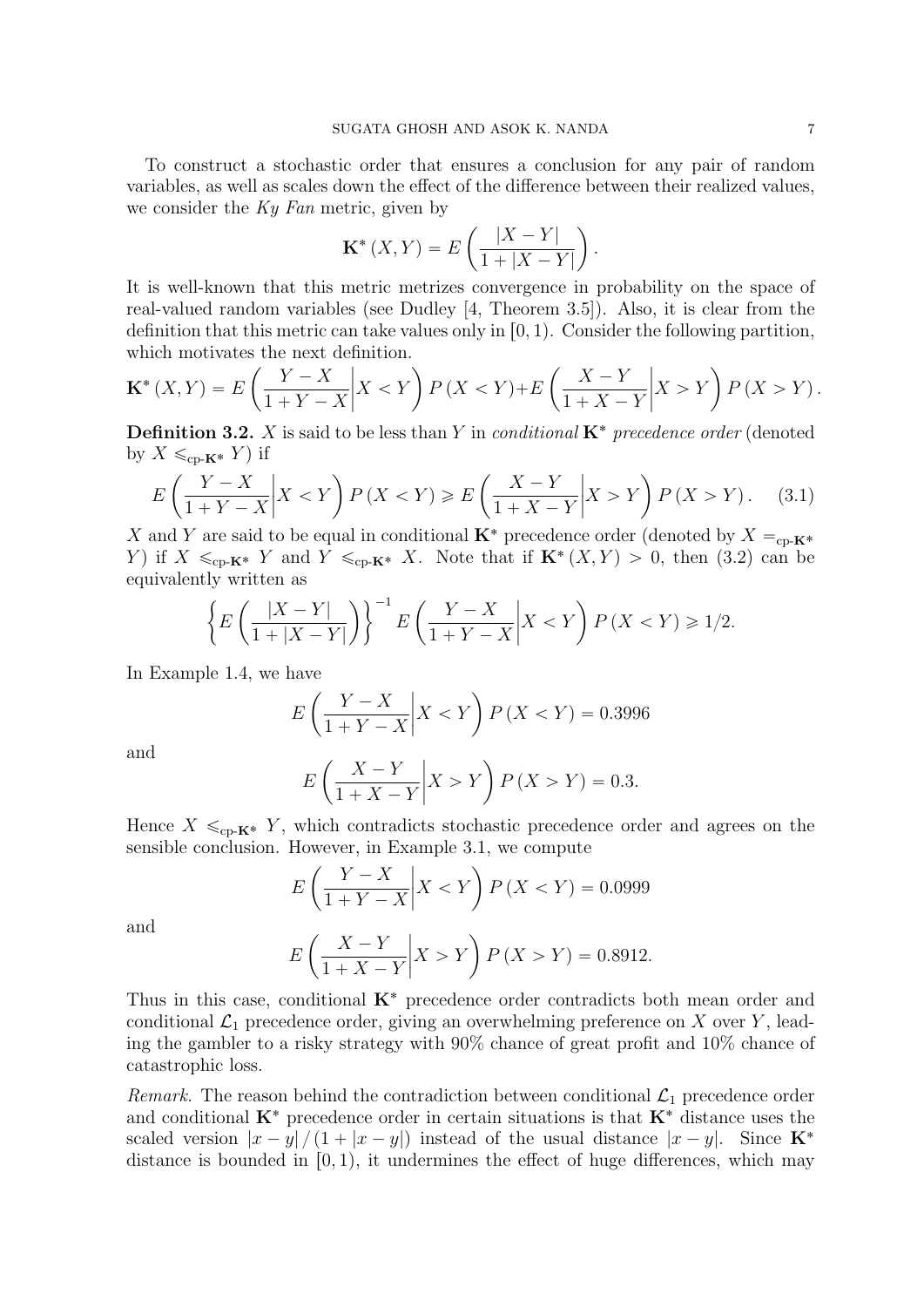turn crucial in certain situations. For instance, in [Example 1.4,](#page-1-1) the difference between earned points in the two schemes is huge (999 points) if tail occurs. However, the scaling of  $K^*$  distance reduces it down to 0.999, whereas the difference of 1 point in case head turns up, is reduced only to 0.5.

## 4. Conclusion

With several stochastic orders available in the literature, the practitioners face the problem of choosing one among the lot, which can be tricky as they often contradict among themselves. The next example, a variant of which is available in Blyth [\[3\]](#page-8-2), demonstrates such a contradiction.

**Example 4.1.** Let  $0 < \epsilon < 1$ . Consider two random variables X and Y with joint probability density function given by \$

$$
f_{X,Y}(x,y) = \begin{cases} \frac{1-\epsilon}{\epsilon(1-\frac{\epsilon}{2})} & \text{if } (x,y) \in (0,1) \times (0,1) \text{ and } 0 \leq x-y \leq \epsilon, \\ \frac{2}{\epsilon} & \text{if } (x,y) \in (0,1) \times (0,1) \text{ and } y-x > 1-\epsilon, \\ 0 & \text{otherwise.} \end{cases}
$$

It is easy to verify that  $P(X \leq Y) = \epsilon^2/2$  and  $F_X(x) \geq F_Y(x)$ , for every  $x \in \mathbb{R}$ . Hence, we have  $Y \leq_{\text{sp}} X$ , but  $X \leq_{\text{st}} Y$ .

The choice of the order depends on the particular situation at hand and this is where the judgment of the practitioner comes into play. In this paper, we have introduced two new stochastic orders that work better than the traditional stochastic orders in certain situations. The current section gives a rough prescription on how to choose among stochastic precedence order, mean order, conditional  $\mathcal{L}_1$  precedence order and conditional  $\mathbf{K}^*$  precedence order.

It is generally agreed that in the context of comparing two random variables, the conclusion drawn from a stochastic order must reflect common sense whenever it is obvious. A counter-intuitive stochastic order that contradicts common sense does not serve the purpose of valid comparison of random variables. Unlike precise mathematical criteria, common sense is highly subjective. It depends on the priorities of the practitioner, dictated by the situation that he is dealing with.

For instance, suppose the situation is only concerned with whether or not the realized value of one random variable is bigger than that of the other and the difference between the two realized values are of no consequence. This is usually the case in a win-loss scenario where a win brings same fortune irrespective of its margin. For example, in [Example 1.4,](#page-1-1) if we impose the rule that whoever gathers most points will win the game and the other will lose, with the difference of points playing no role whatsoever, then one must go for stochastic precedence order. On the other extreme, if two players, one always betting on scheme A and the other on scheme  $B$ , keep on playing the game for a large number of times and whoever gathers the most points in sum wins the game, then one must employ the mean order.

Now, let us consider the situation when the absolute difference of the random variables does play a role. Then one cannot rely on stochastic precedence order. Again suppose that the gamble is not repeated for a large number of times, i.e. it does not wait for the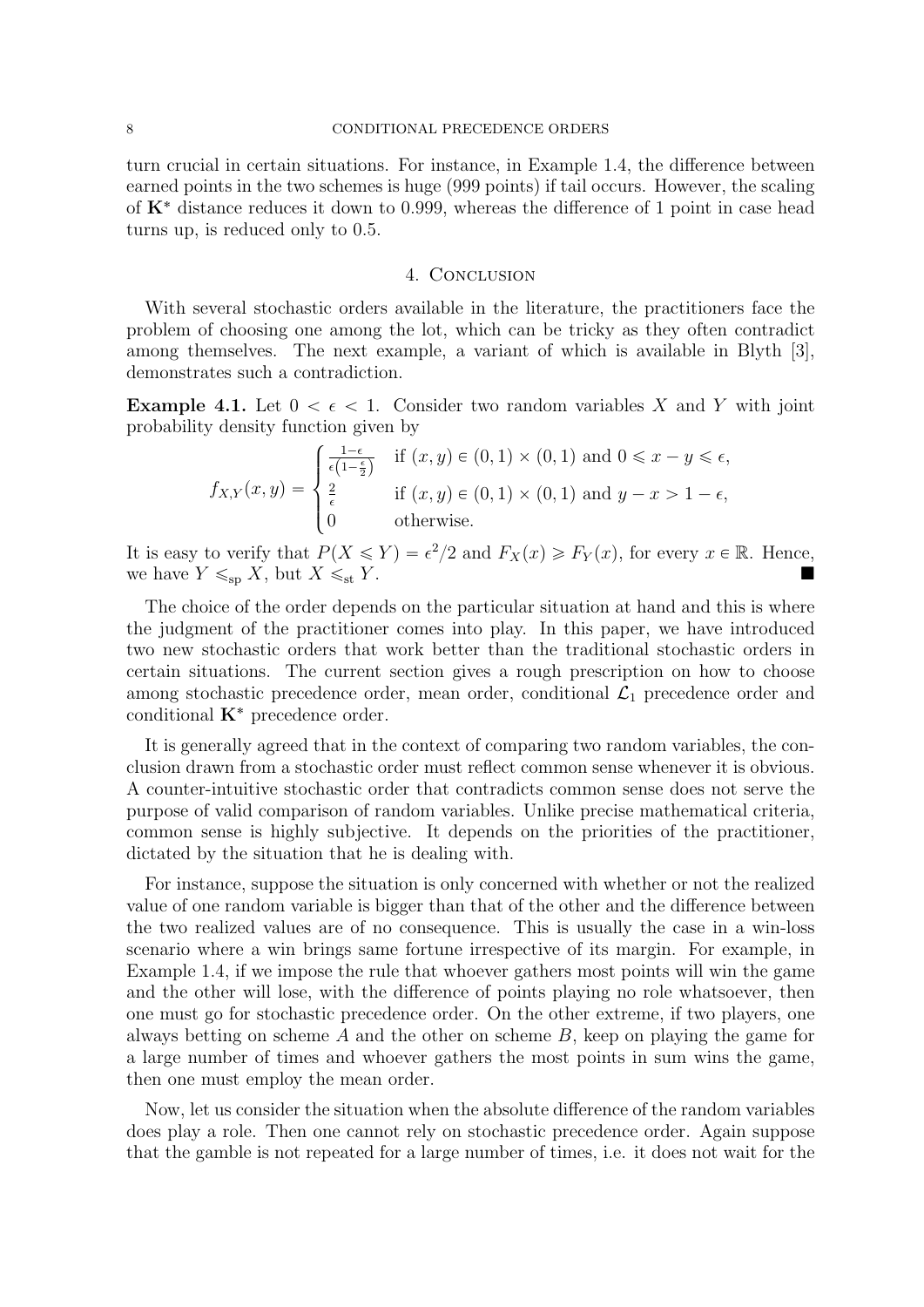unlikely event of high impact to occur. Then using mean order also has no point. Now we have conditional  $\mathcal{L}_1$  precedence order and conditional  $\mathbf{K}^*$  precedence order as possible candidates to opt from. It is not possible to mathematically quantify the importance of the difference  $|X(\omega) - Y(\omega)|$  in the process of preferring one random variable over the other and hence a practitioner has to use his judgment to choose the most appropriate stochastic order for the particular situation at hand. Roughly speaking, if the absolute difference between the random variables is very important (as in [Example 1.4\)](#page-1-1), then one should employ  $\mathcal{L}_1$  precedence order. However, if it is somewhat important (as in [Example 3.1,](#page-5-0) especially for an ambitious gambler with risk-taking mentality), then one should opt for conditional  $K^*$  precedence order.

The following table summarizes the preference between  $X$  and  $Y$  (whichever is bigger than the other) according to stochastic precedence order, mean order, conditional  $\mathcal{L}_1$  precedence order and conditional  $\mathbf{K}^*$  precedence order in the respective setups of [Example 1.4](#page-1-1) and [Example 3.1.](#page-5-0)

| $\downarrow$ Stochastic order / Example $\rightarrow$ | Example 1.4 | Example 3.1 |
|-------------------------------------------------------|-------------|-------------|
| Stochastic precedence order                           |             |             |
| Mean order                                            |             |             |
| Conditional $\mathcal{L}_1$ precedence order          |             |             |
| Conditional $K^*$ precedence order                    |             |             |

It should be noted that conditional  $K^*$  precedence order is just one specific way to control the effect of the difference between random variables to the process of ordering them. The practitioner may fine-tune the balance by choosing appropriate scale-down of the difference between random variables, according to the requirement of the situation at hand.

Acknowledgement. The first author is supported by Senior Research Fellowship from University Grants Commission, Government of India.

### **REFERENCES**

- <span id="page-8-0"></span>[1] Arcones, M. A., Kvam, P. H., & Samaniego, F. J. (2002). Nonparametric estimation of a distribution subject to a stochastic precedence constraint. Journal of the American Statistical Association, 97 (457), 170–182.
- <span id="page-8-1"></span>[2] Birnbaum, Z. W. (1956). On a Use of the Mann-Whitney Statistic. In: Proceedings of the Third Berkeley Symposium on Mathematical Statistics and Probability, Volume 1: Contributions to the Theory of Statistics, Neyman, J. (Ed.). 13–17. University of California Press, Berkeley, California.
- <span id="page-8-2"></span>[3] Blyth, C. R. (1972). Some probability paradoxes in choice from among random alternatives. Journal of the American Statistical Association, 67 (338), 366–373.